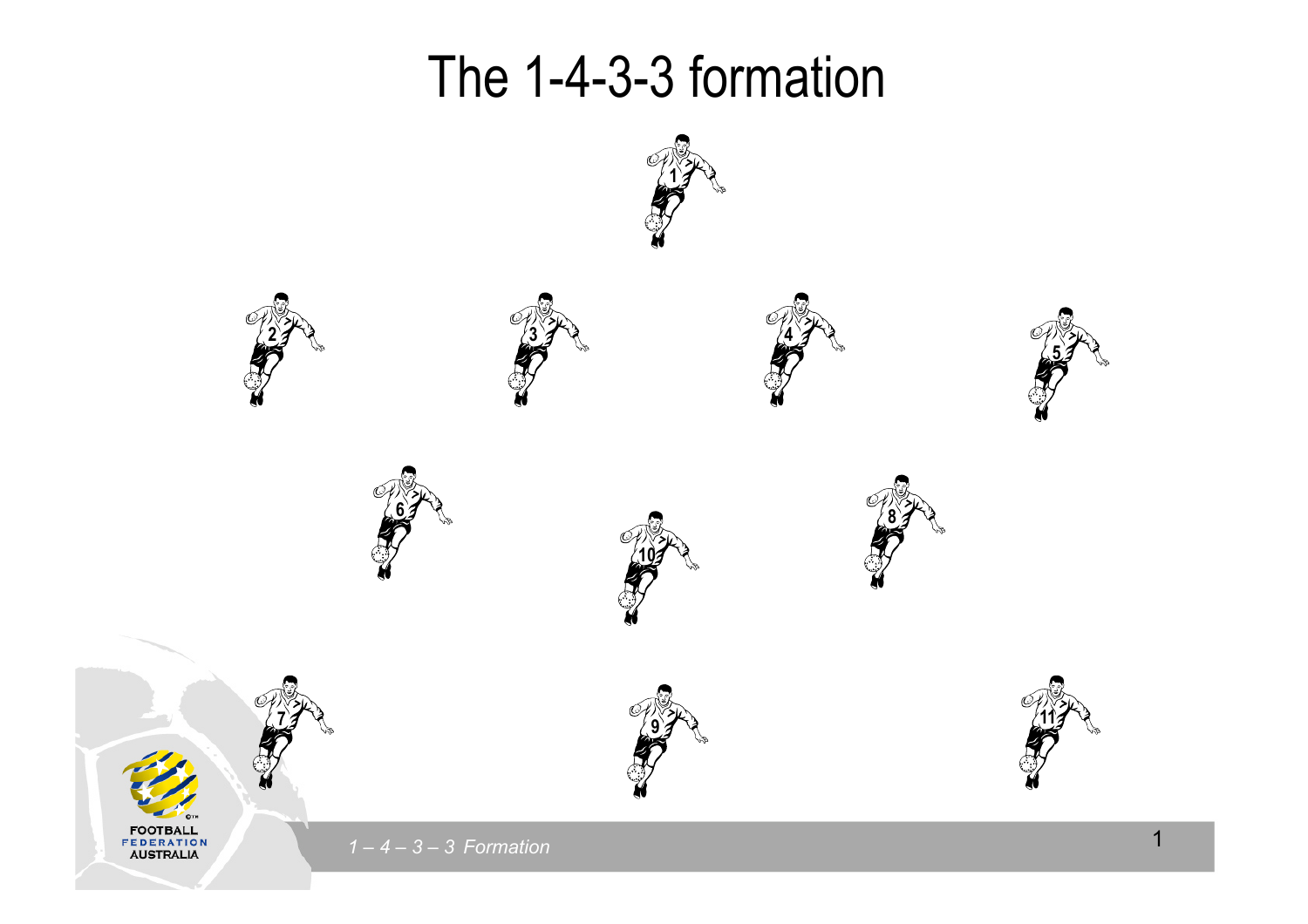## **Rationale**

- Click to edit Master title style  $\ddot{\bm{\cdot}}$ In the 1-4-3-3 formation there are 3 lines with a balanced spread of players over the pitch ('triangles' of players) which creates good conditions for:
	- $\cdot$  effective positioning play **❖** effective positioning play
	- $\begin{array}{r} \leftarrow \text{S} \rightarrow \text{S} \rightarrow \text{S} \rightarrow \text{S} \rightarrow \text{S} \rightarrow \text{S} \rightarrow \text{S} \rightarrow \text{S} \rightarrow \text{S} \rightarrow \text{S} \rightarrow \text{S} \rightarrow \text{S} \rightarrow \text{S} \rightarrow \text{S} \rightarrow \text{S} \rightarrow \text{S} \rightarrow \text{S} \rightarrow \text{S} \rightarrow \text{S} \rightarrow \text{S} \rightarrow \text{S} \rightarrow \text{S} \rightarrow \text{S} \rightarrow \text{S} \rightarrow \text{S} \rightarrow \text{S} \rightarrow \text{S} \rightarrow \text{S} \rightarrow \text{S} \rightarrow \text{S} \rightarrow$
	- ❖ combination football / short passing game
	- $\clubsuit$  creative and varied attacking play using the width of the field
		- $\blacklozenge$ early disturbing and pressuring after losing possession
- $\odot$ For youth players, the positions and the attached basic tasks are logical and recognizable, which makes learning to play as a team easier to develop



The Optus SSF formats  $7 \vee 7$  (1-3-3) and  $9 \vee 9$  (1-3-2-3) lead up to the 1-4-3-3 formation in a logical and methodical manner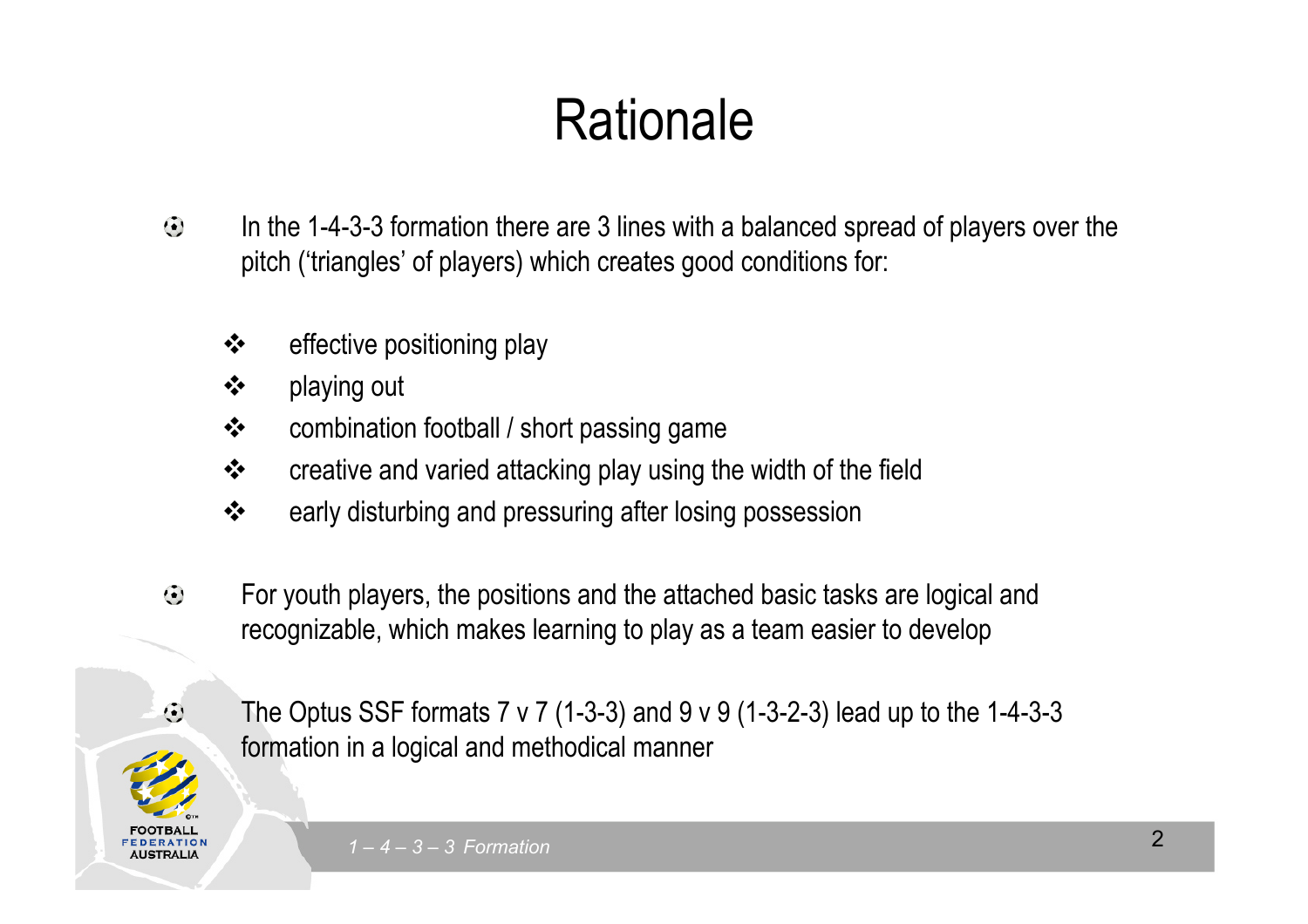## Basic forms

- The 1-4-3-3 formation has 2 basic forms, with a number of derived  $\odot$ (offensive or defensive) variations:
	- 1. The midfield triangle with the 'point' (no.10) forward.
	- $\overline{\phantom{a}}$ Fourth level in the second level in the second level in the second level in the second level in the second lev<br>Fourth level in the second level in the second level in the second level in the second level in the second lev 2. The midfield triangle with the 'point' (no.6) to the rear.
- FFA advises that players in the age categories U/12 to U/15 should learn to master  $\ddot{\odot}$ basic form 1.
- U/16 to U/19 should also learn to master basic form 2  $\odot$

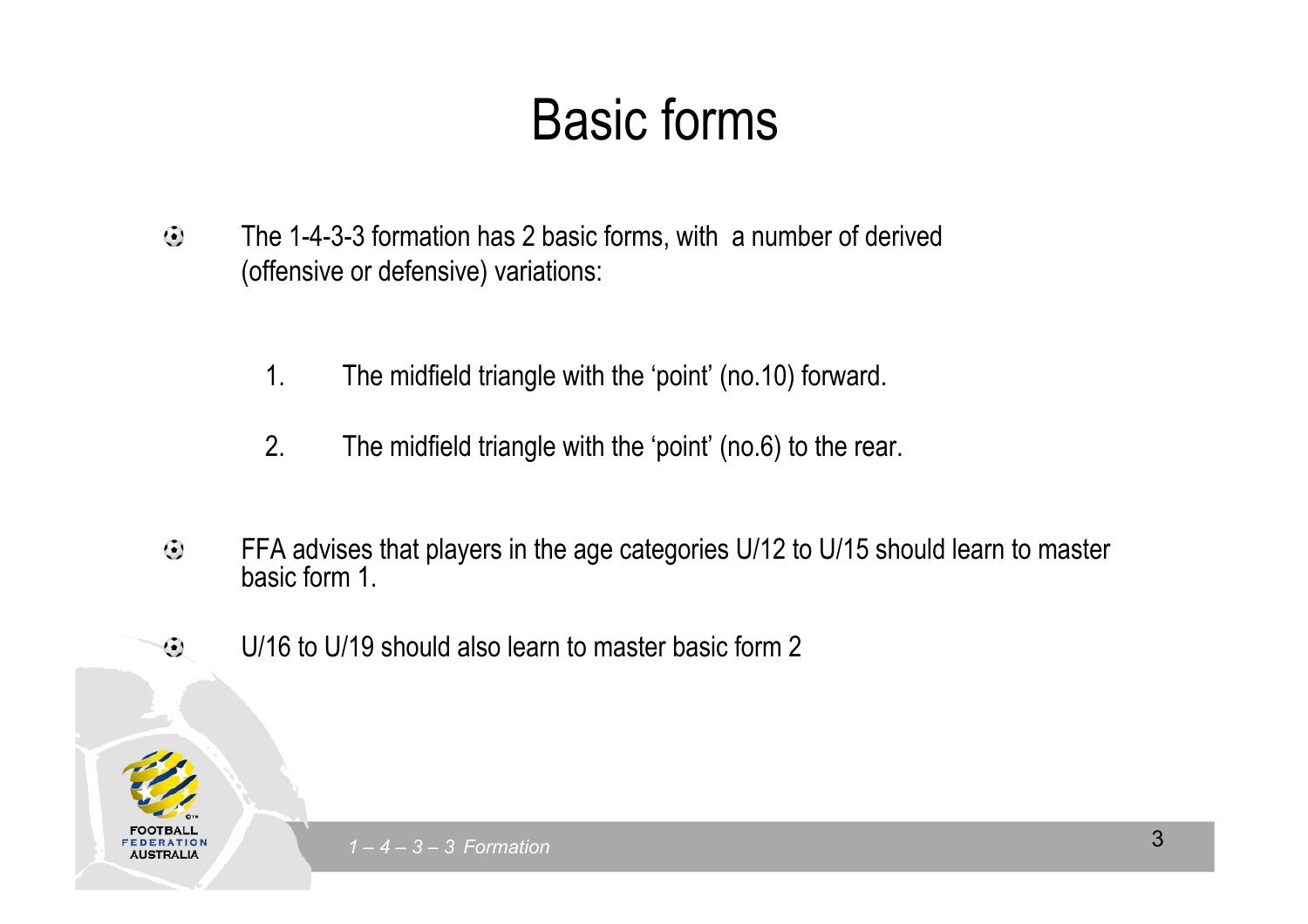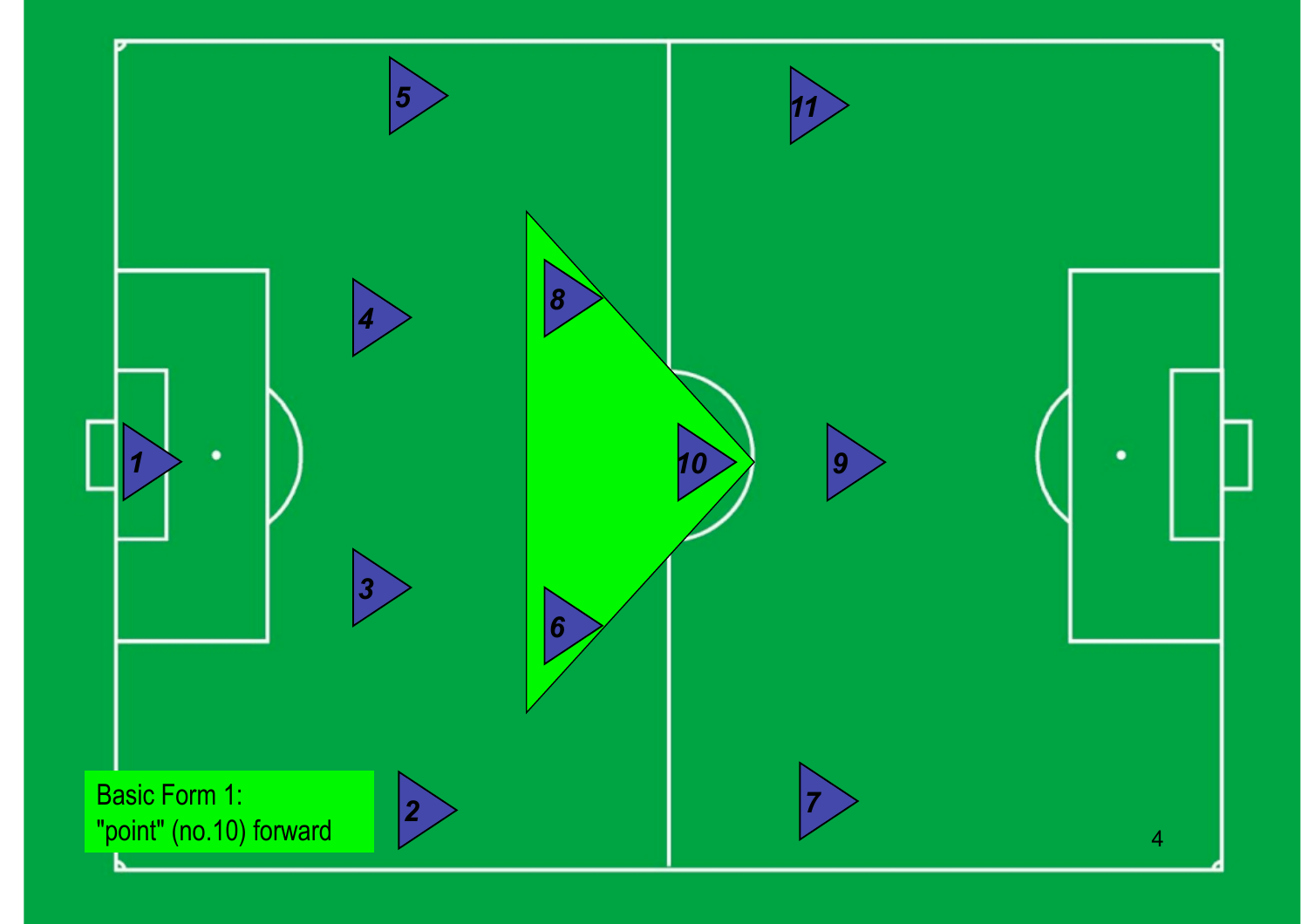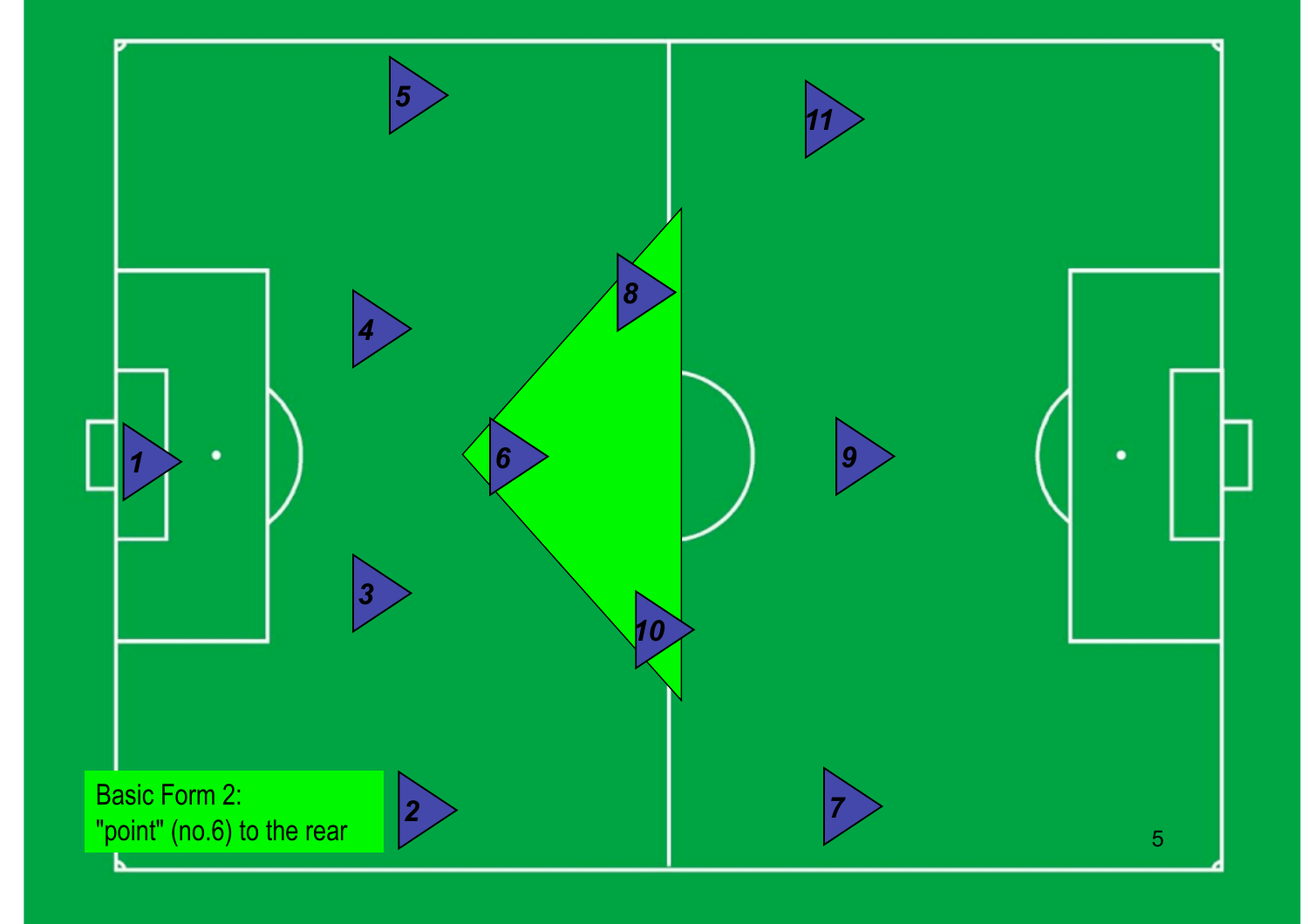## Conditation to principies General defensive principles

- 1. Direct transition of all players (no time to 'mourn')
- Click to edit Master text styles  $\sim$  research lemma. 2. Restore formation (no mixing of the lines)
- 3. Make team compact: short distances between lines and players
- 4. Zone defending: everyone responsible for own zone
- 5. Pressurized defending by the whole team, forcing the opponent to play wide or back or lose the ball



6. Players to always coach the players in front of them (help your team mate)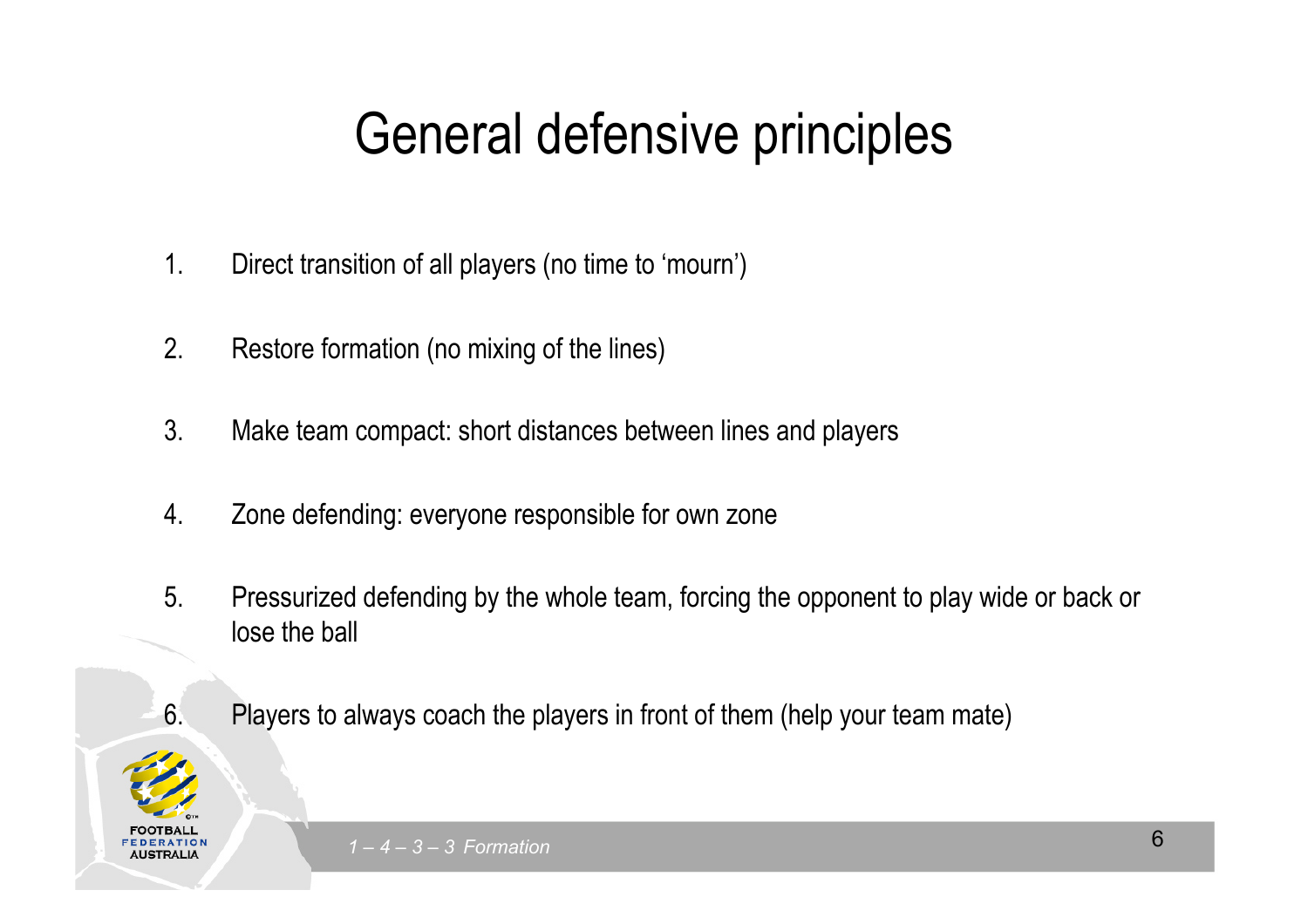# Defenders & Goalkeeper (1 – 2 – 3 – 4 – 5) Defensive principles per line

- Always maintain the structure / organisation of the defence line and keep opponent  $\odot$ away from own goal (communication)
- away noni own goal (communication)<br>Everyone responsible for own zone so:

 $\odot$ 

 $\odot$ 

- 1. **Horizontal take over:** pass players on in case of switching opponents (*width* of pitch)
- $\overline{\mathbf{c}}$ **2. Vertical take over:** pass players on in case of overlapping opponents (*length* of pitch)
- Cover each other (diagonal covering), full backs to squeeze until maximum 5m. area;  $\odot$ goalkeeper to act as 'sweeper' if required
	- Sharpness, mobility and insight (positioning / timing) are absolute requirements for modern central defenders *(Neill, Vidic, Terry)* 
		- Modern full backs need to be fast, explosive and mobile rather than just big and strong *(Wilkshire, Cole, Evra)*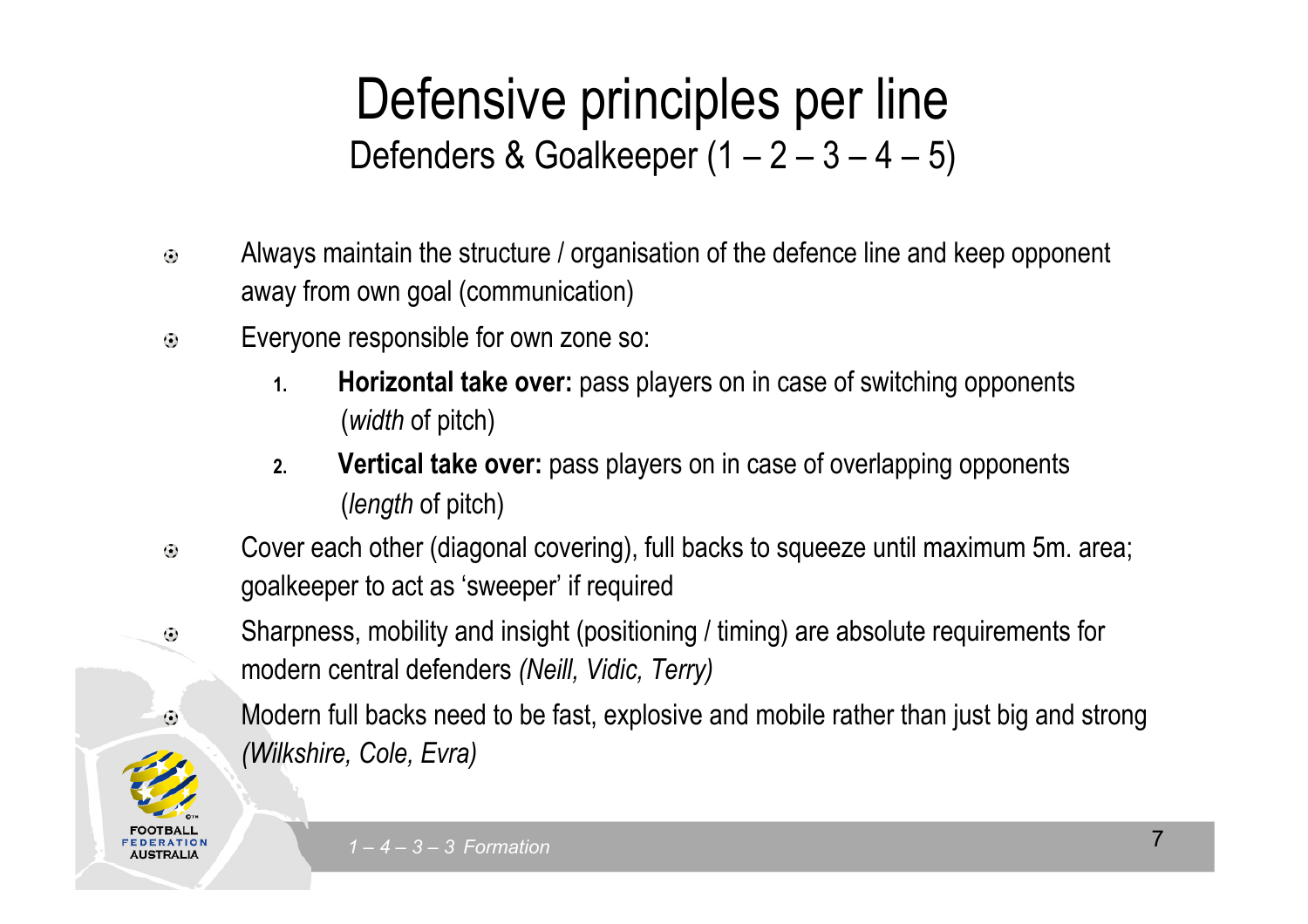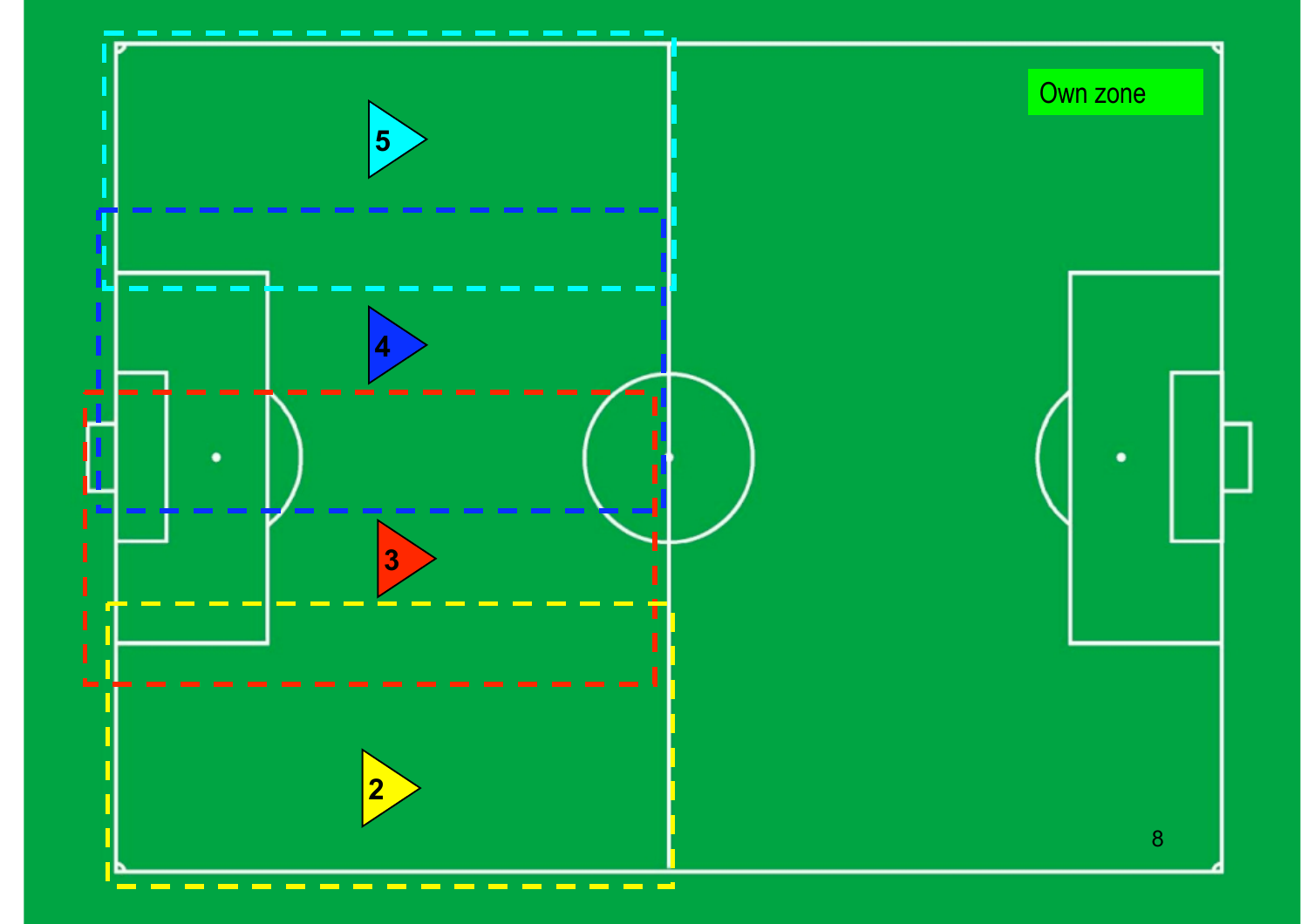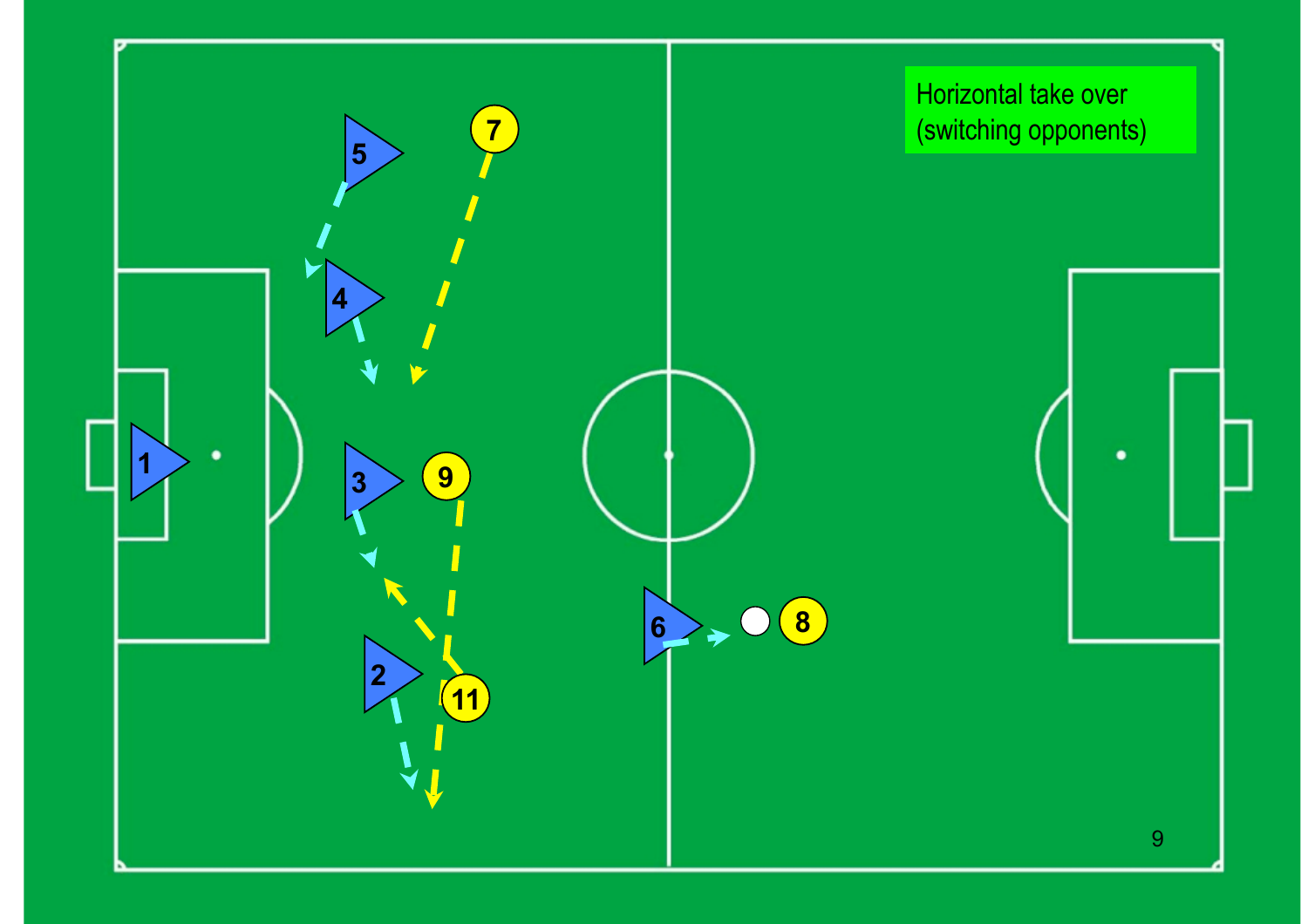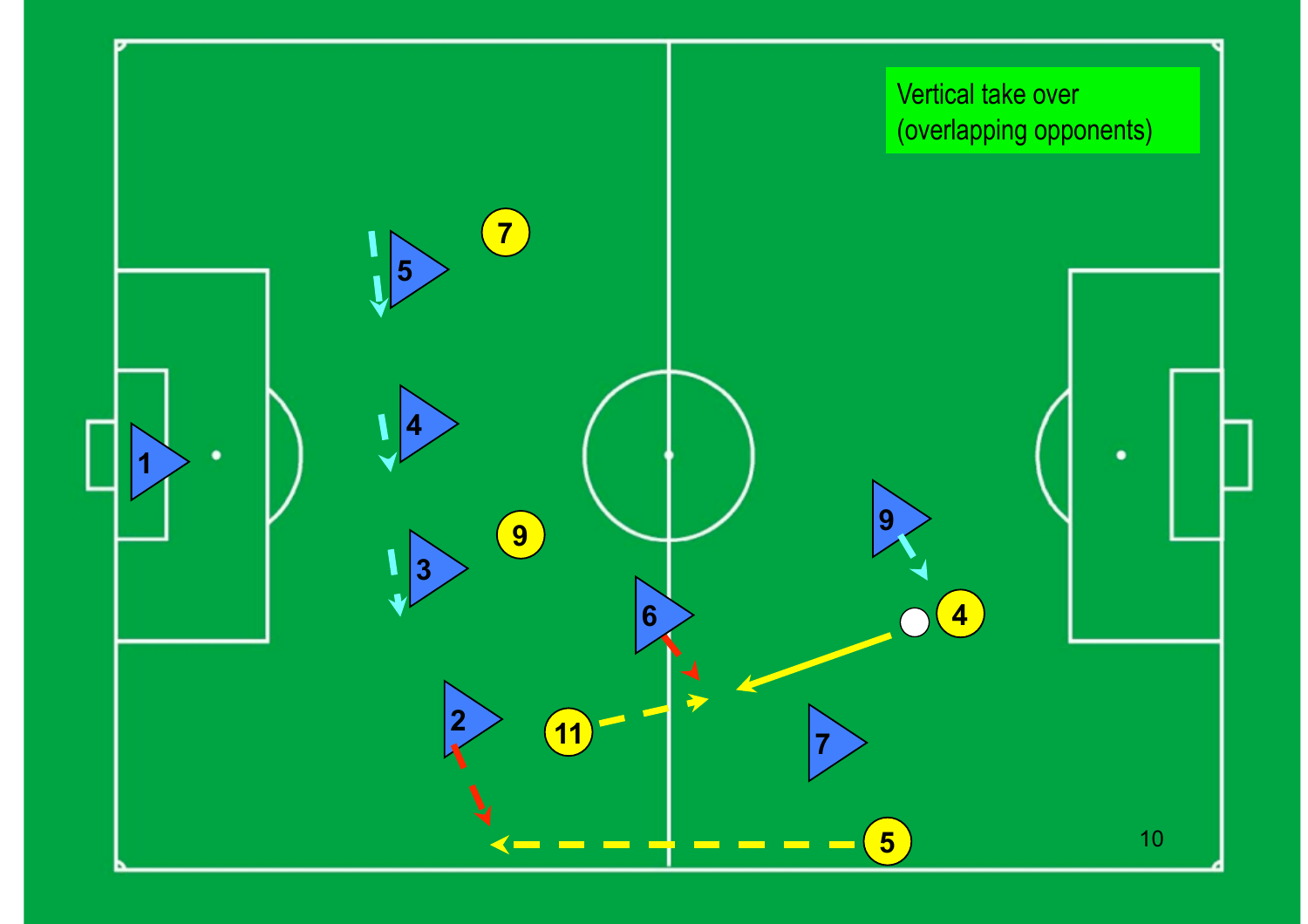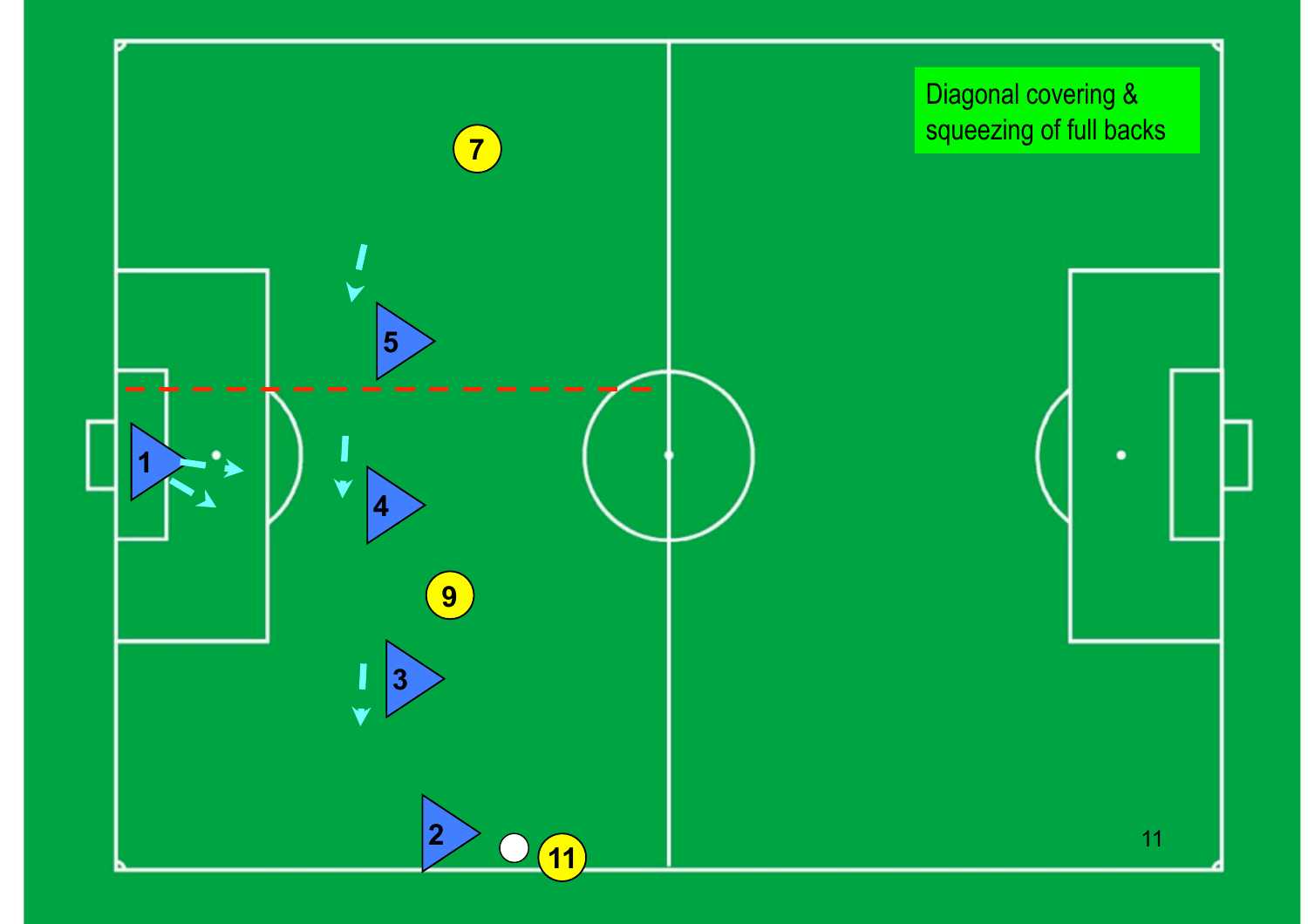### Defensive principles per line

#### No's 6 & 8

- Cover the central and lateral defensive midfield  $\bigcap_{n=1}^{\infty}$ area's
- Screen / shield the lines to the strikers
- the ball' (at least one of both)  $\odot$  Take over positions, fill' gaps and stay 'behind
- Ball 'winners' with strong tactical awareness / gni<br>Jle Culine C insight *Grella, Culina, Carrick, Essien*

#### No. 10

- $\odot$  Connects with no.6 & no.8 to form a 'block' in the midfield
- $\odot$  Covers the central offensive midfield area
- $\odot$  Supports no.9 in pressuring the opponents central defenders *Bresciano, Cahill, Kaka*

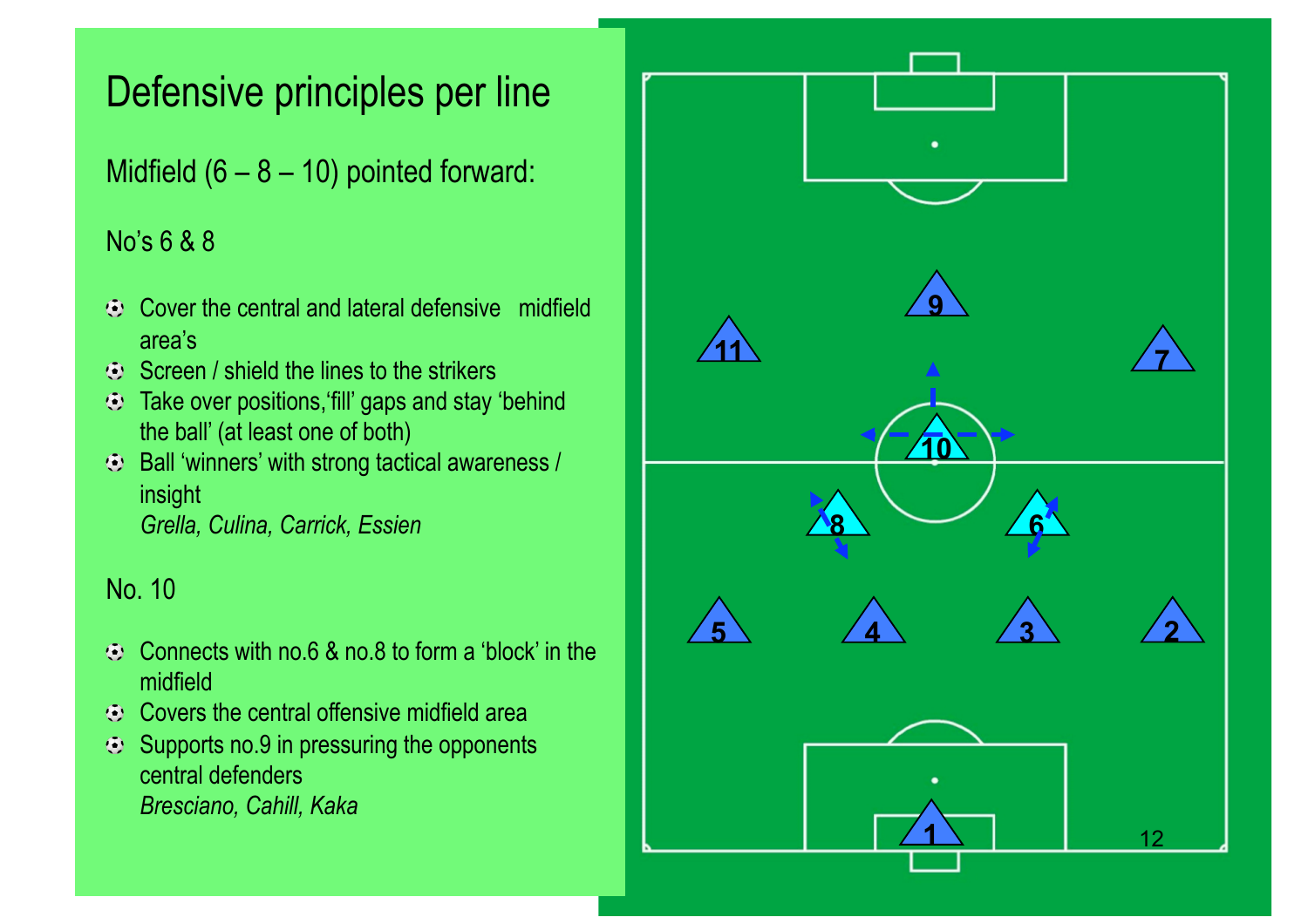### Defensive principles per line

Midfield pointed to the rear:

#### No. 6

- Covers the central defensive midfield area<br>Screens / shields the line to the strikers
- $\bigcirc$ Screens / shields the line to the strikers
- Takes over positions, fill' gaps and always stays<br>'behind the hall' 'behind the ball'
- Ball 'winner' with strong tactical awareness / Fourth level *Toure, Mascherano*  Figure 1995 insight, on field leadership

#### No's 8 & 10

- Connect with no.6 to form a 'block' in the midfield  $\bullet$
- Cover the lateral midfield area's  $\bullet$
- Technical and tactical 'all round' midfielders that  $\bigcirc$ are able to cover large spaces *Gerrard, Lampard, Ballack, Xavi, Iniesta*

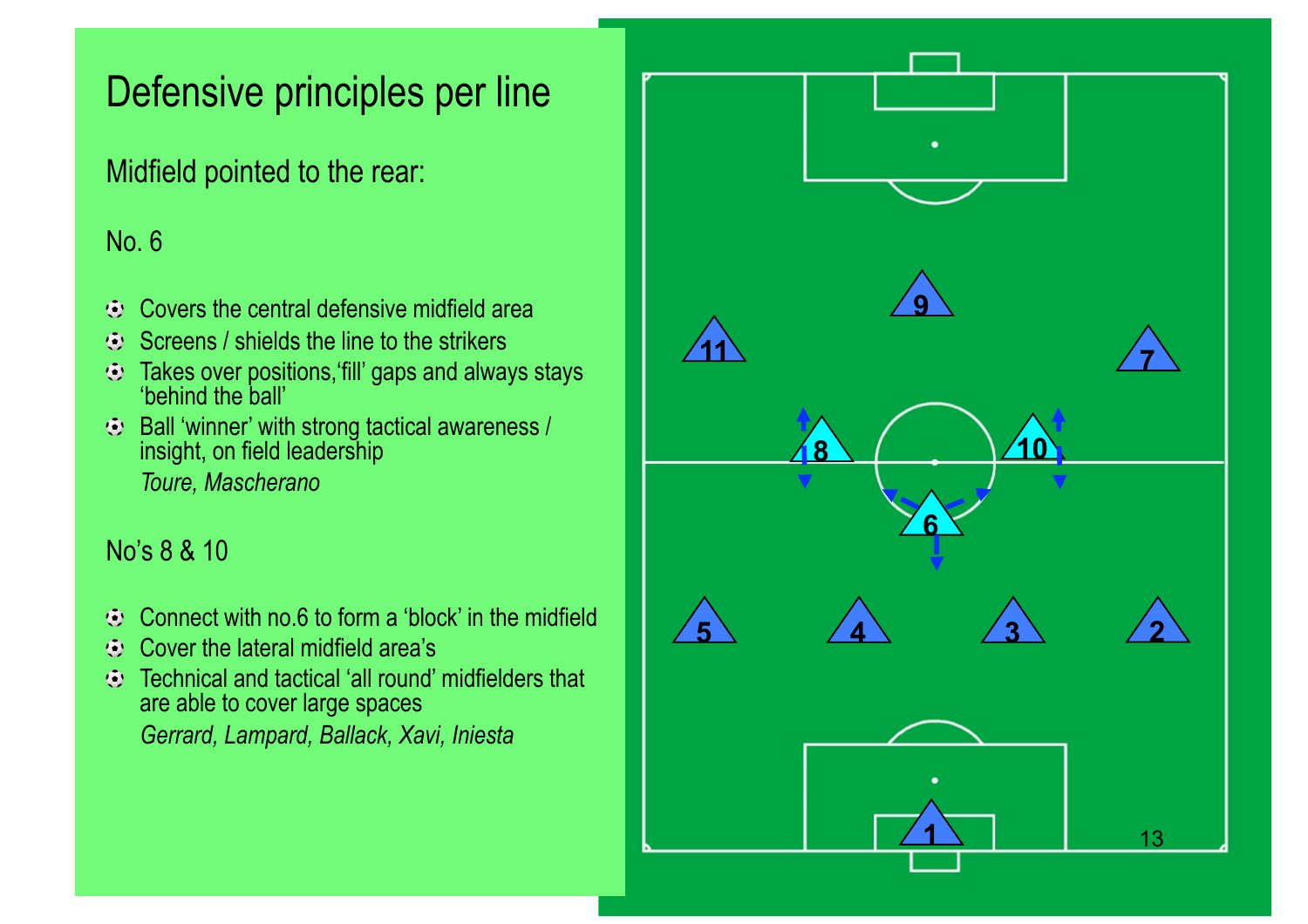#### **Attackers (7-9-11)** Defensive principles per line **Attackers (7-9-11)**

- $\odot$ Immediate transitioning from BP to BPO (especially important for attackers!)
- "Connect' to the midfield ASAP"  $\odot$
- Work together as a 'unit' (communication!)  $\odot$
- Squeeze and delay opponents playing out in a 3 v 4 situation while 'leading'<br>them to a flank  $\ddot{\bullet}$ them to a flank
- Giornico di ndi Start pressuring collectively on the signal from (one of) the designated axis player(s)  $\bigodot$ P<sub>nd</sub>
- Prevent opponent from playing a forward pass where possible, otherwise always force  $\bigodot$ opponent to give the forward pass under pressure
- Prevent defenders from moving into the midfield  $\bigodot$
- $\odot$  Take over each others positions / tasks if necessary

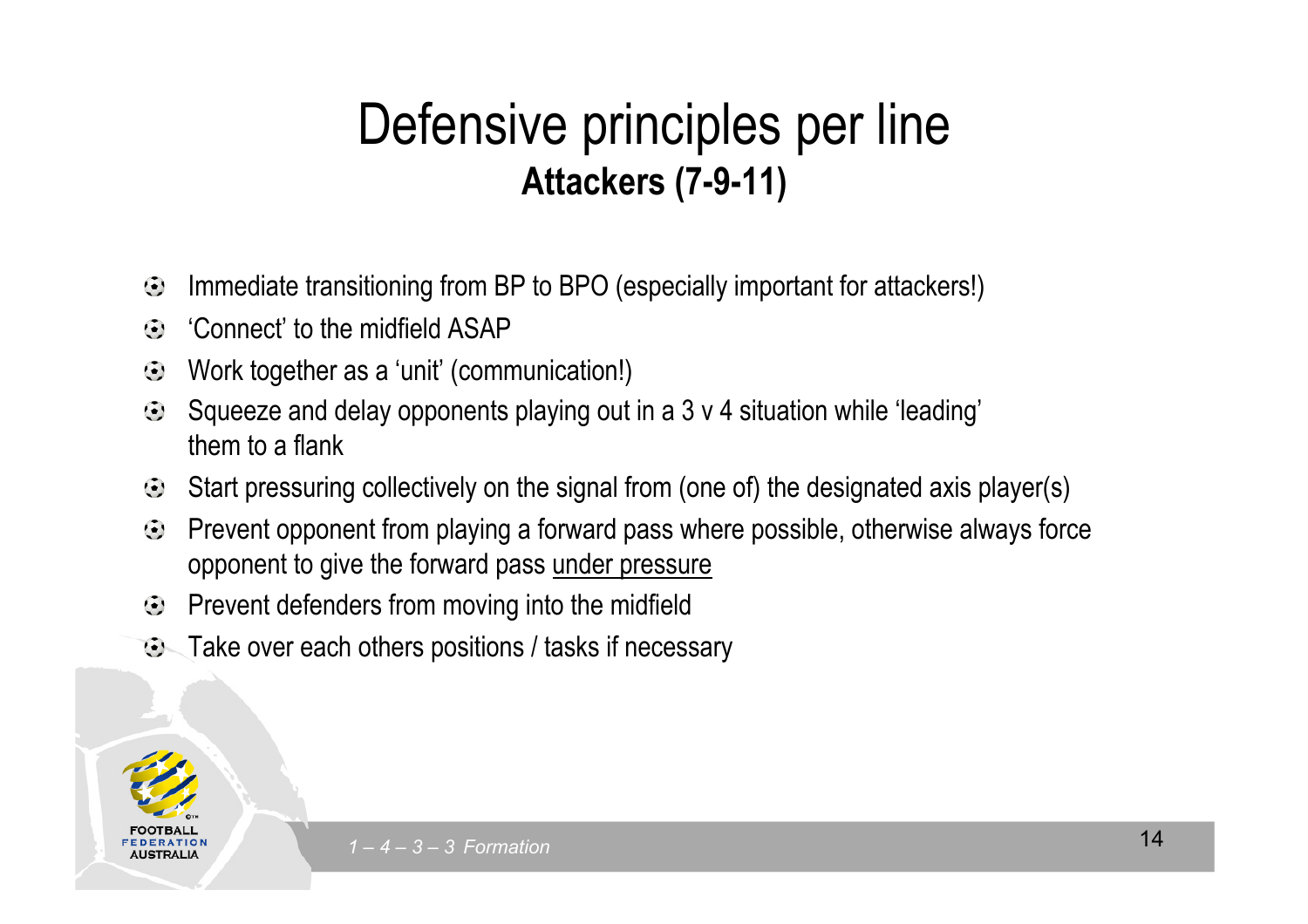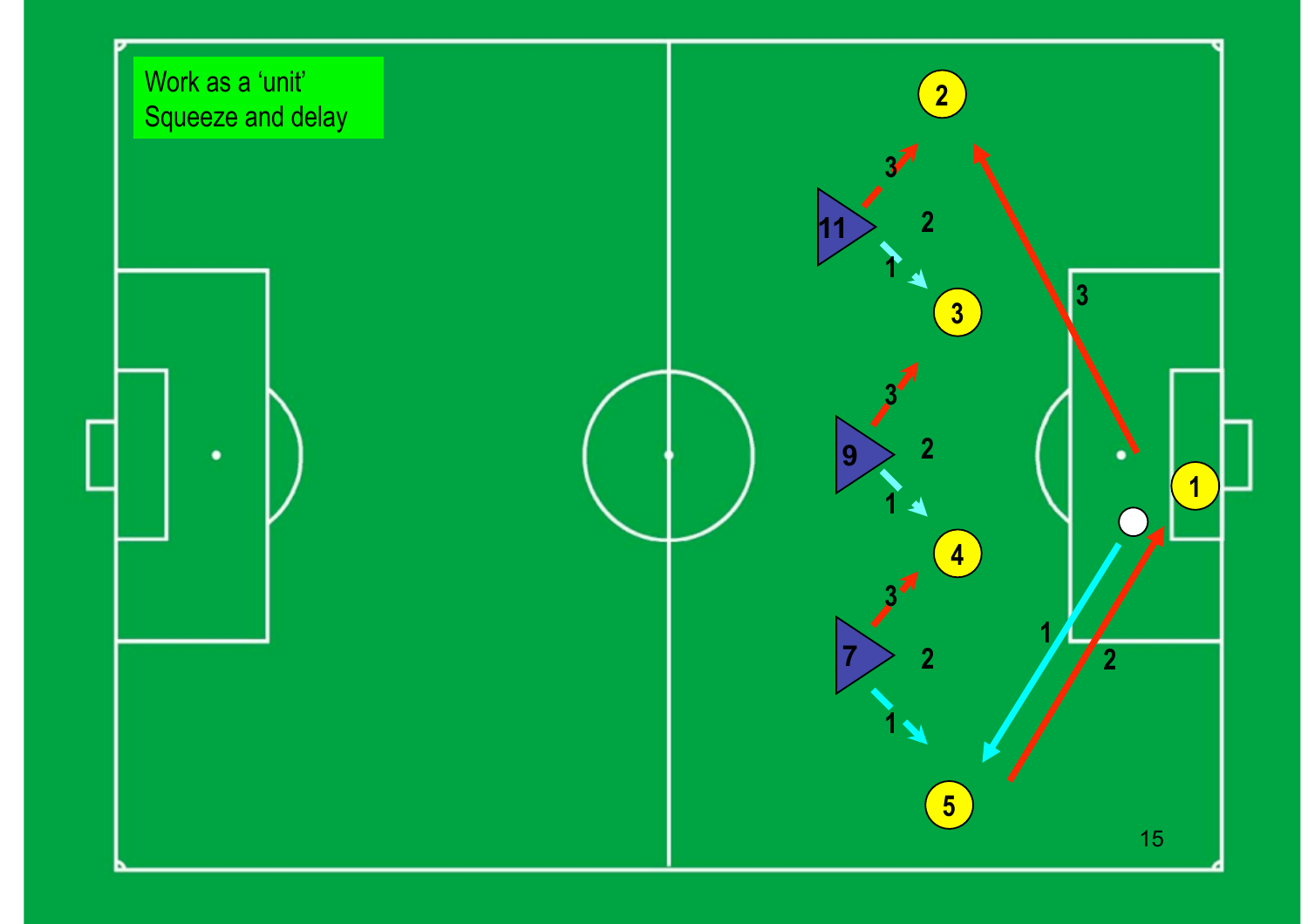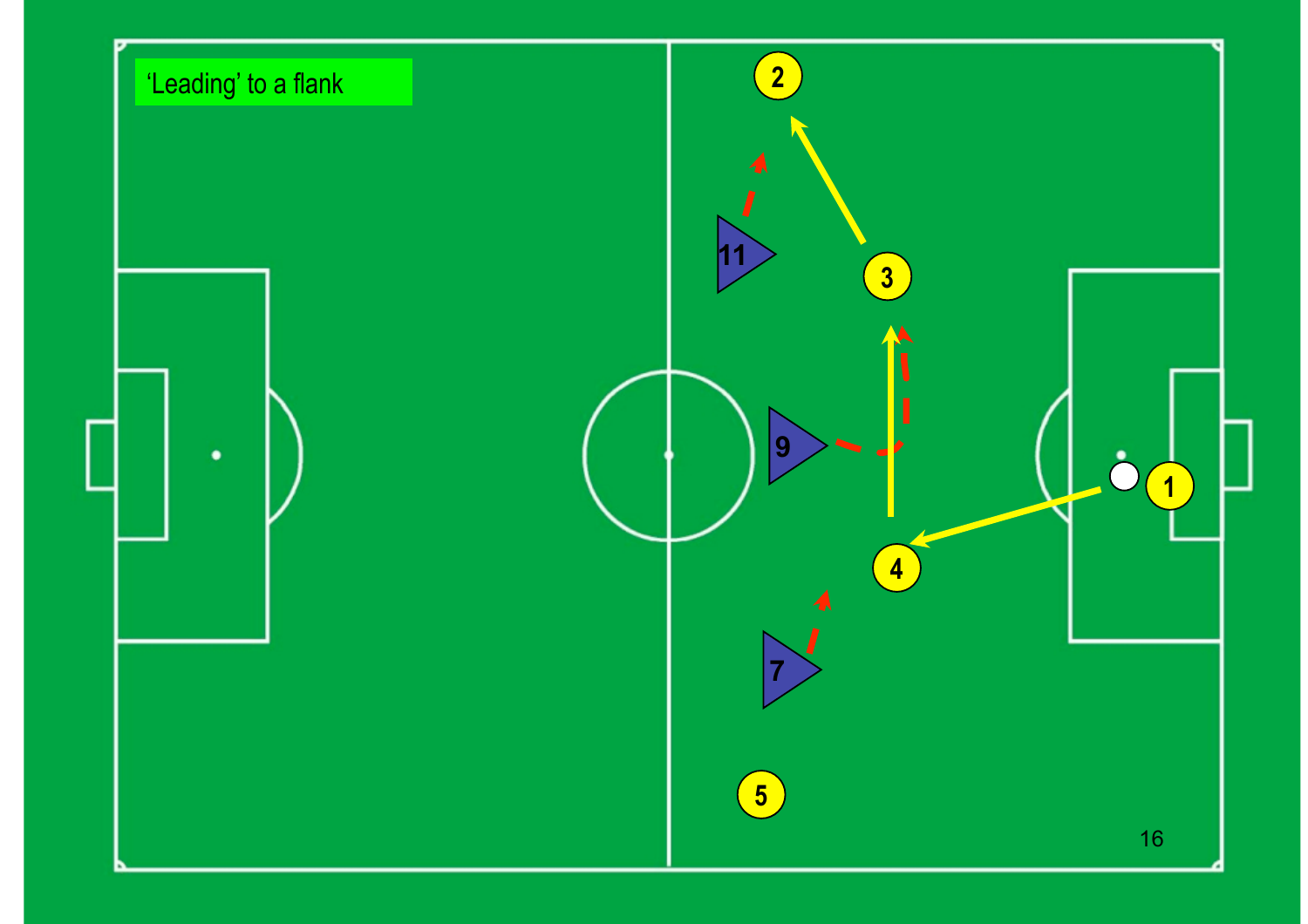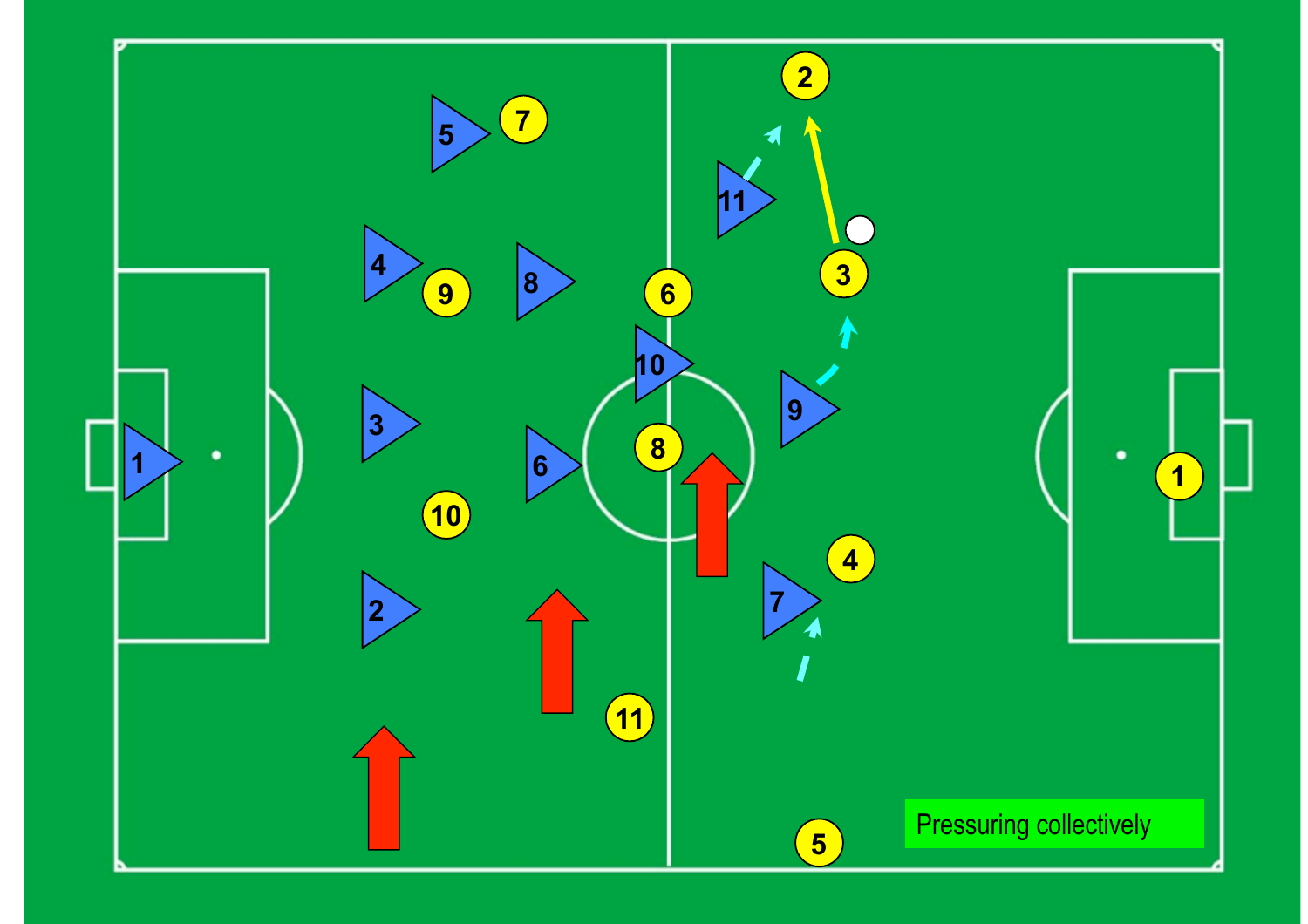## General offensive principles

- $\frac{1}{2}$  and quick transition RPO to RP by all players open up the sp 1. Immediate and quick **transition** BPO to BP by all players, open up the spaces and restore attacking formation
- 2. Always look for a **forward pass** as first option, if not possible:
- 3. Play out through good positioning play with dynamic participation of all players
- **4. Ball possession** is of vital importance in order to control the rhythm / speed of the game and 'food' the attackers in a structured manner. gan<br>T game and 'feed' the attackers in a structured manner
- 5. Starting from wide positions for **improvisation and individual actions** in the attacking third
- 6. Recognizing the value of **set-piece specialists**

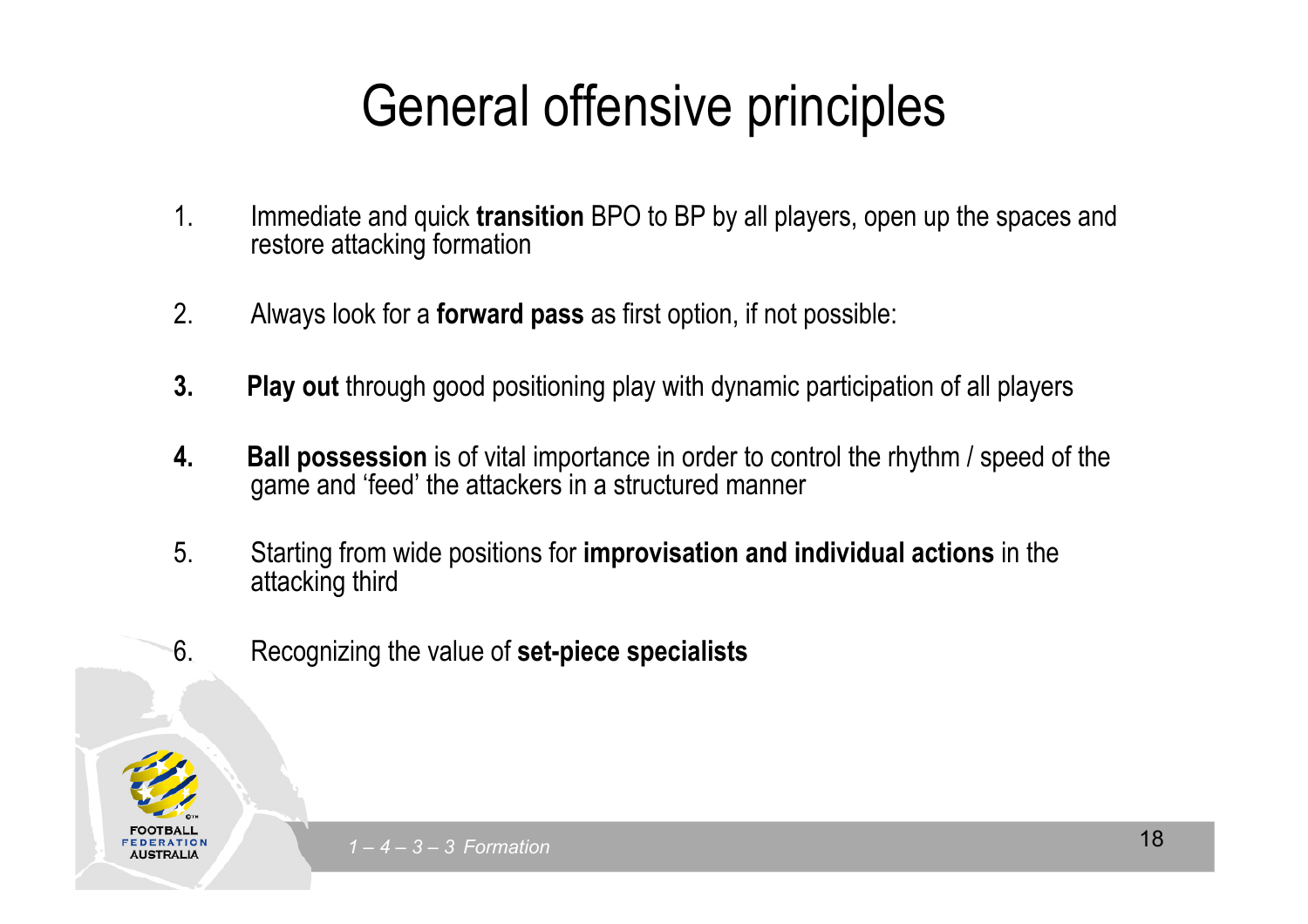## Offensive principles per line

Collection to edit Master the Master title style style style style style style style style style style style s<br>The Master title style style style style style style style style style style style style style style style styl The defenders:

- $\odot$ **Playing out is a means to an end! The purpose is to go forward while keeping possession!**
- **Keeping possession!**<br>• This requires dynamic participation of all players, good positioning play and fast and precise passing:
- 1. Create the right moment for the forward pass or:
	- $\mathcal{P}_{\mathcal{L}}$ 2. Have a defender move into midfield to create an 'extra player' in the midfield
- The goalkeeper must be the 11<sup>th</sup> outfield player while playing out! (fast change of  $\odot$ direction; recognizing the right moment to play the forward pass; etc.)
- If the opponent uses a formation with 2 strikers the emphasis is placed on building up  $\odot$ through the full backs (central defenders to create space)
- $\bigoplus$ If the opponent plays with 3 strikers the emphasis is on building up through central defenders (full backs to create space)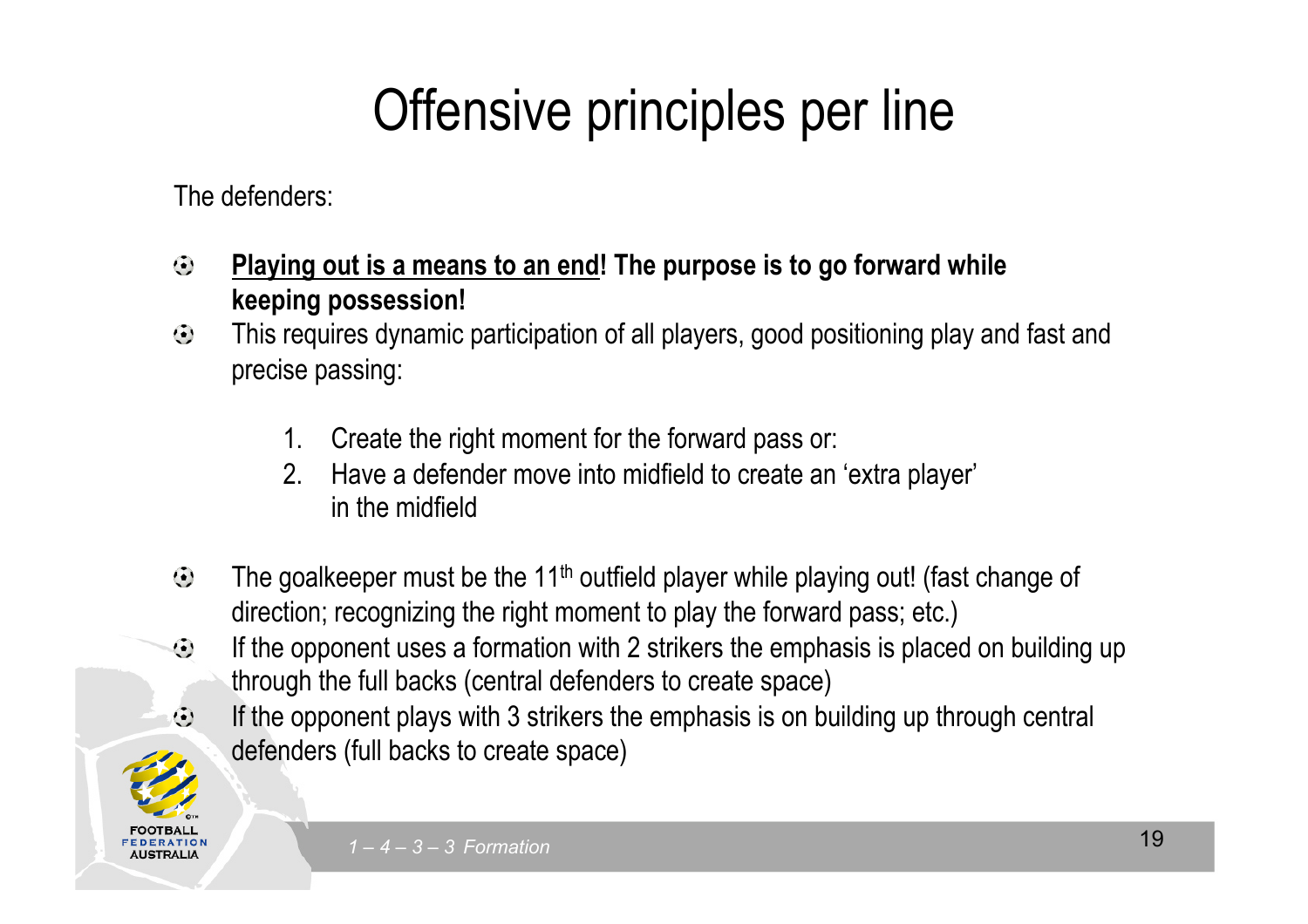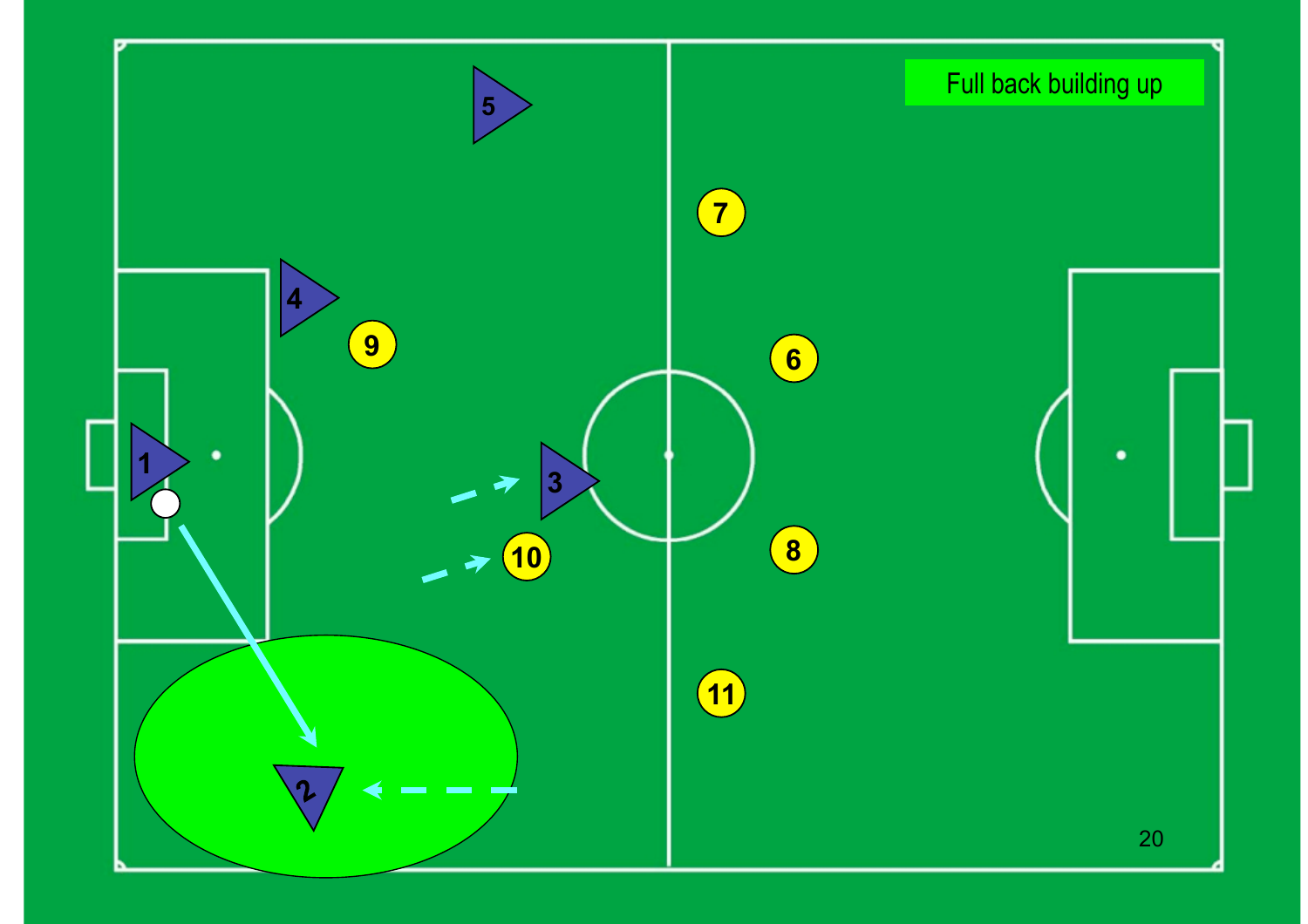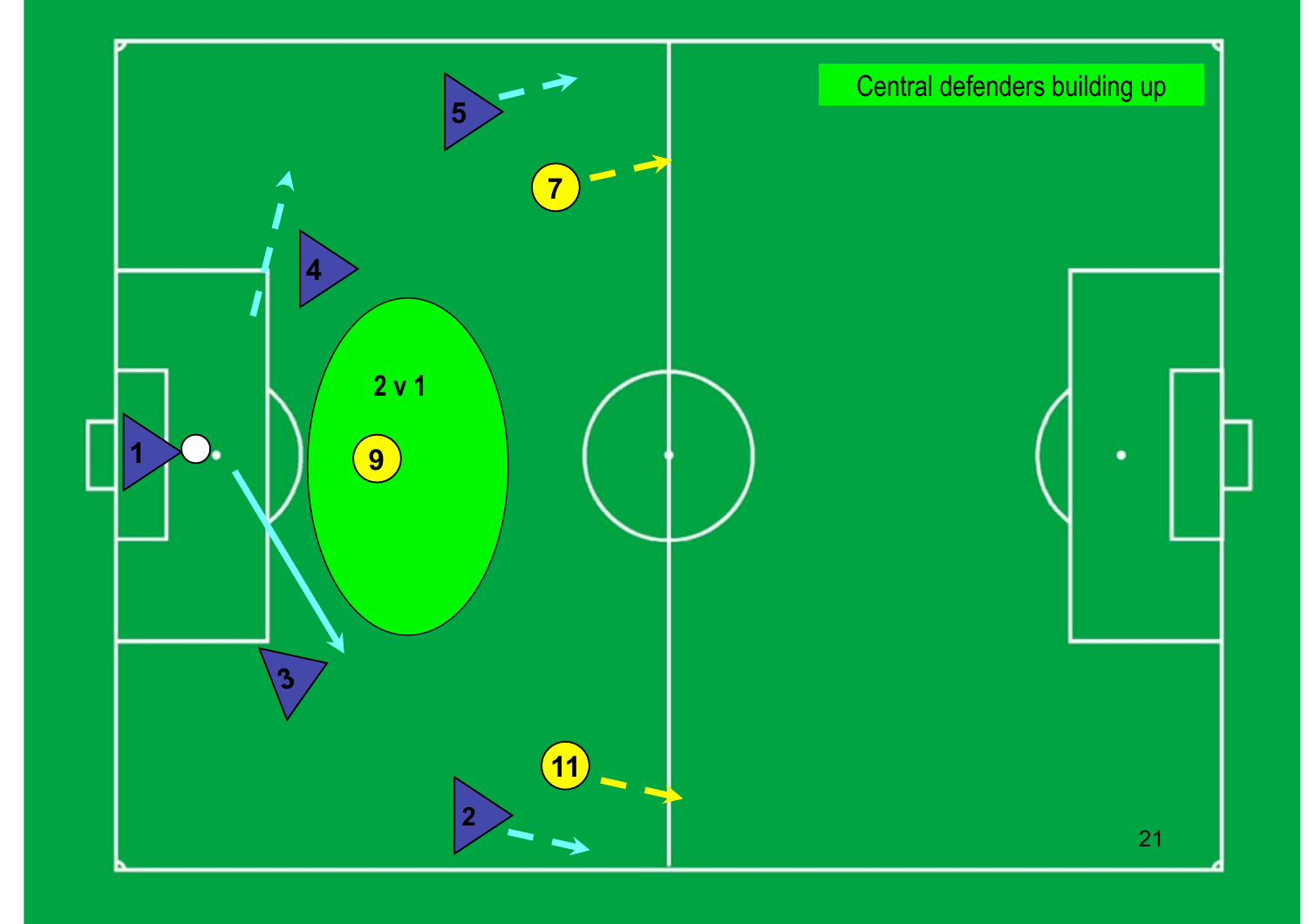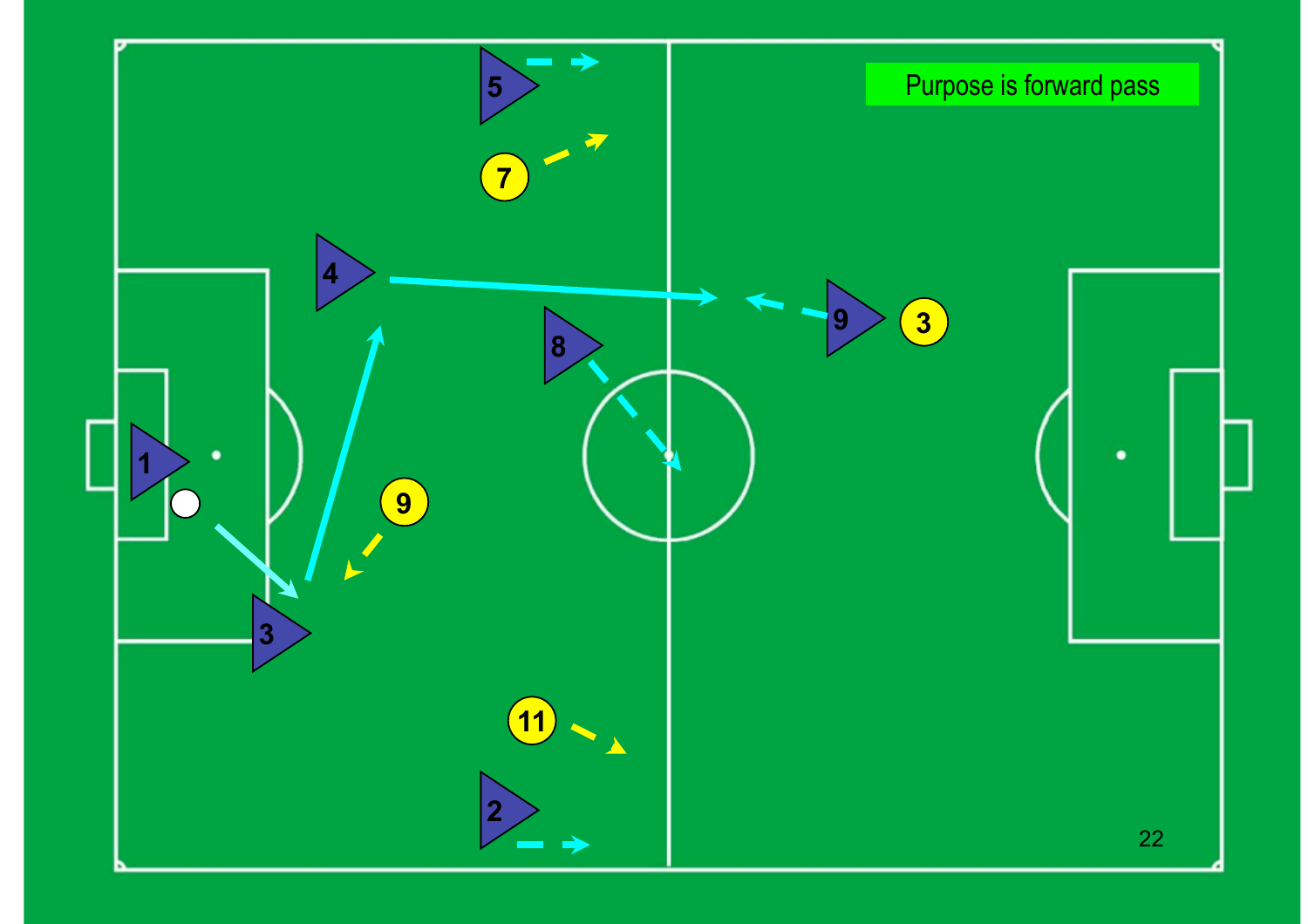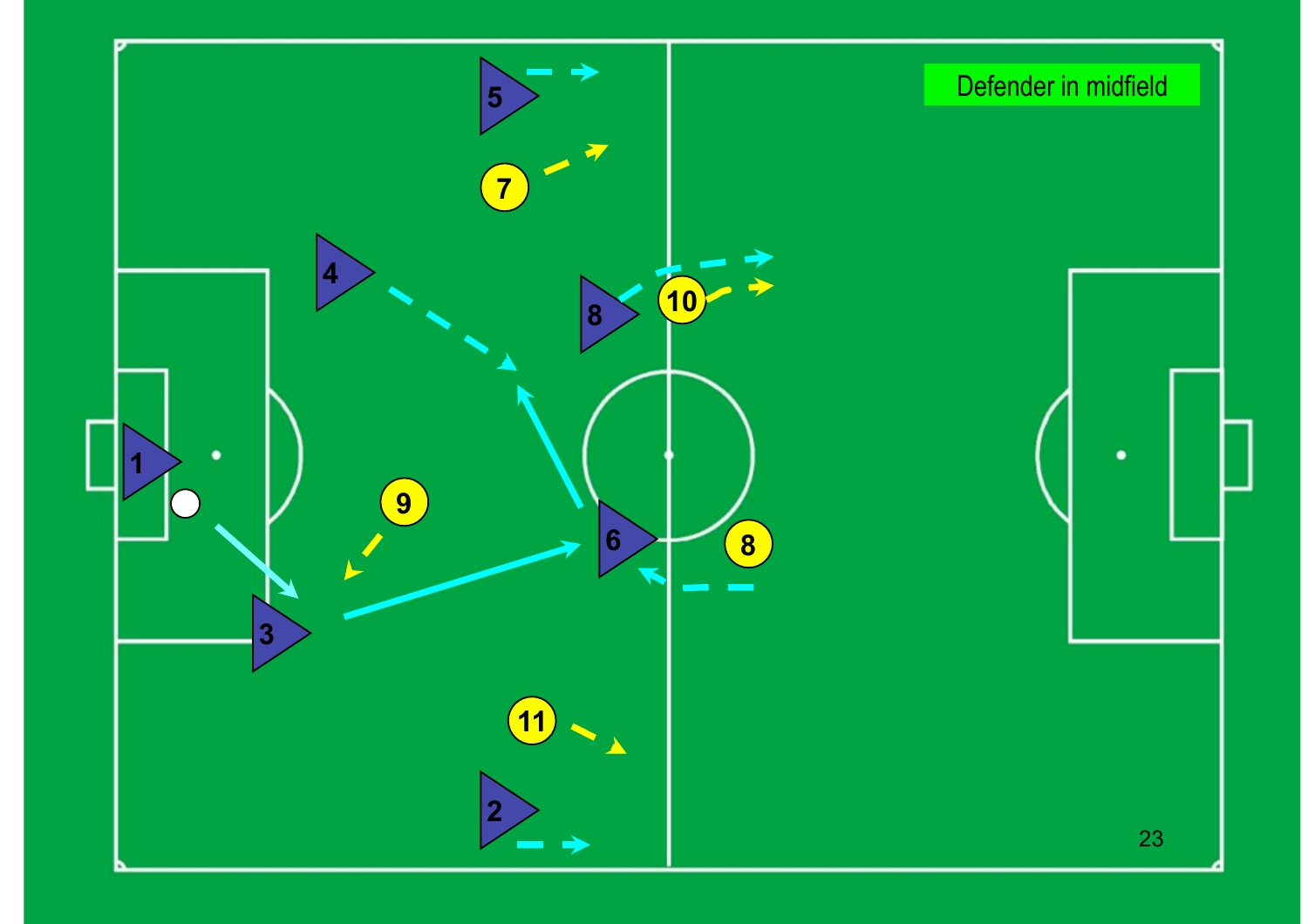### Offensive principles per line Midfield pointed forward:

#### No's. 6 & 8:

- $\odot$  'transfer' playing out to attacking
- $\odot$  feed and support the attacking 'unit'
- speed are required *(Grella, Culina)*.  $\odot$  good game (passing) skills, vision and handling

### No.10 (key player in this formation):

- attacking midfielder<br>(net e traditional inla (not a traditional 'playmaker')
- (not a traditional playmator)  $\overline{\text{(especially with no. 9)}}$
- $\odot$  penetrate in front line and look for scoring chances
- $\odot$  good anticipation/feeling for right moment
- $\odot$  good tactical insight, technique and handling speed *(Kaka, Cahill, Bergkamp)*
- $\odot$  In this formation no's. 7 & 11 are more traditional 'wingers' making attacking moves in the wide positions and providing assists and crosses. They can come inside but needs to be well timed, not 'closing' the spaces for no.10. *(Robben, Giggs, Beckham)*

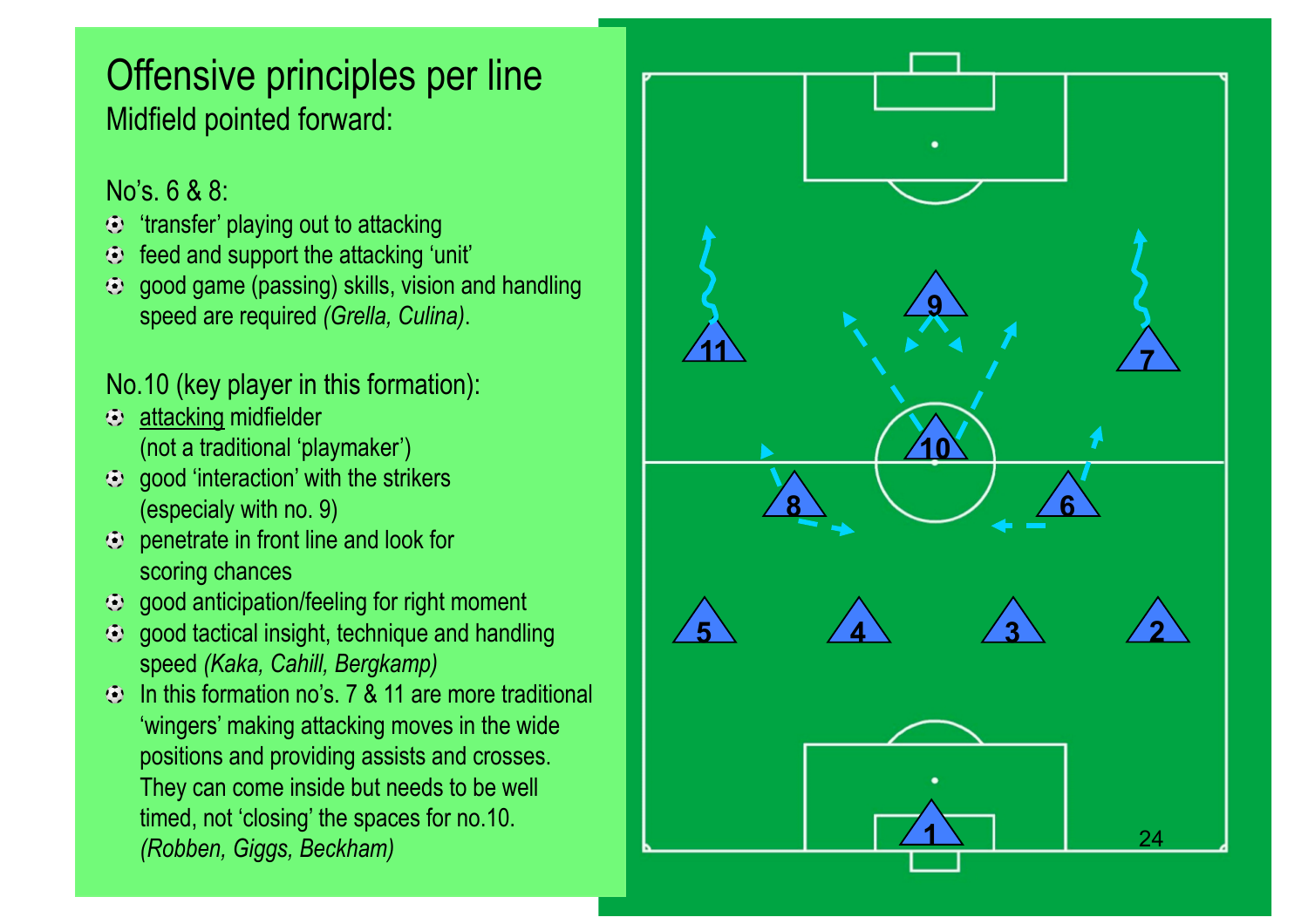### Offensive principles per line **Midfield pointed to the rear:**

- **Click to edit in the Click to edit styles in the Master School (Essien, Mascherano, Toure, Carrick)** has to stay 'behind the ball' and take over the positions of the players that go forward. No.6 also holds a key role in playing out and is a player with strong game (passing) skills and vision.
- No's 8 & 10 'feed' and support the strikers. They have shortly individual skille, vision and handling<br>speed. They provide the assists for the strikers and nave goalscomig a<br>'complete' midfielders. Fifth level *(Lampard, Gerrard, Xavi, Iniesta)* have strong individual skills, vision and handling and have goalscoring abilities. These are the
- In this formation no's. 7 & 11 are 'multi functional' attackers making attacking moves to the inside (and outside) starting from wide positions. The 3 attackers often switch positions but the formation should always be maintained. *(Cristiano Ronaldo, Messi, Rooney, Henry)*

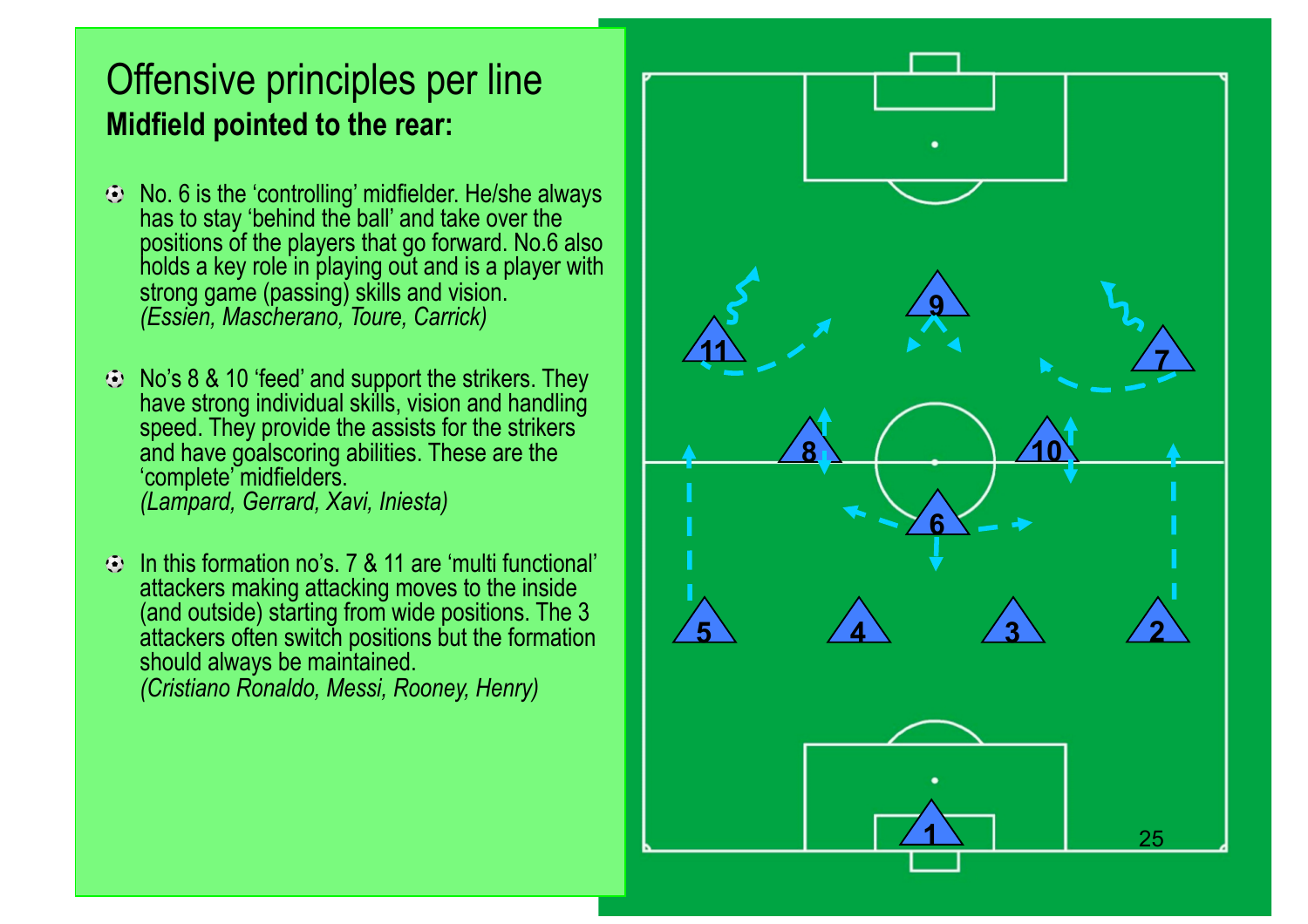# **The attackers (7 – 9 – 11)** Offensive principles per line

Wing attackers No's. 7 & 11:

- $\bullet$  starting from wide positions going outside and inside
- $\odot$  are creative and pro active (with the ball and running off the ball)
- Second level *(Messi, C.Ronaldo, Rooney, Kewell)* provide assists, crosses and have goal scoring ability

 $\overline{\phantom{a}}$ Central striker No. 9:

- Fourth definition. strong in receiving and holding the ball with his / her back to the goal
- $\bullet$  strong in receiving and norming the strong in attacking combinations
	- $\odot$  goal scorer

**.USTRALI** 

*(Drogba, Torres, Adebayor, Viduka)* 

Collective important aspects in the attacking third:

- Fast / direct combinations (wall-pass; no look pass; 3rd man; etc.)
- $\odot$  Individual attacking qualities and ability to improvise
- Effective positioning in front of goal  $\bigoplus$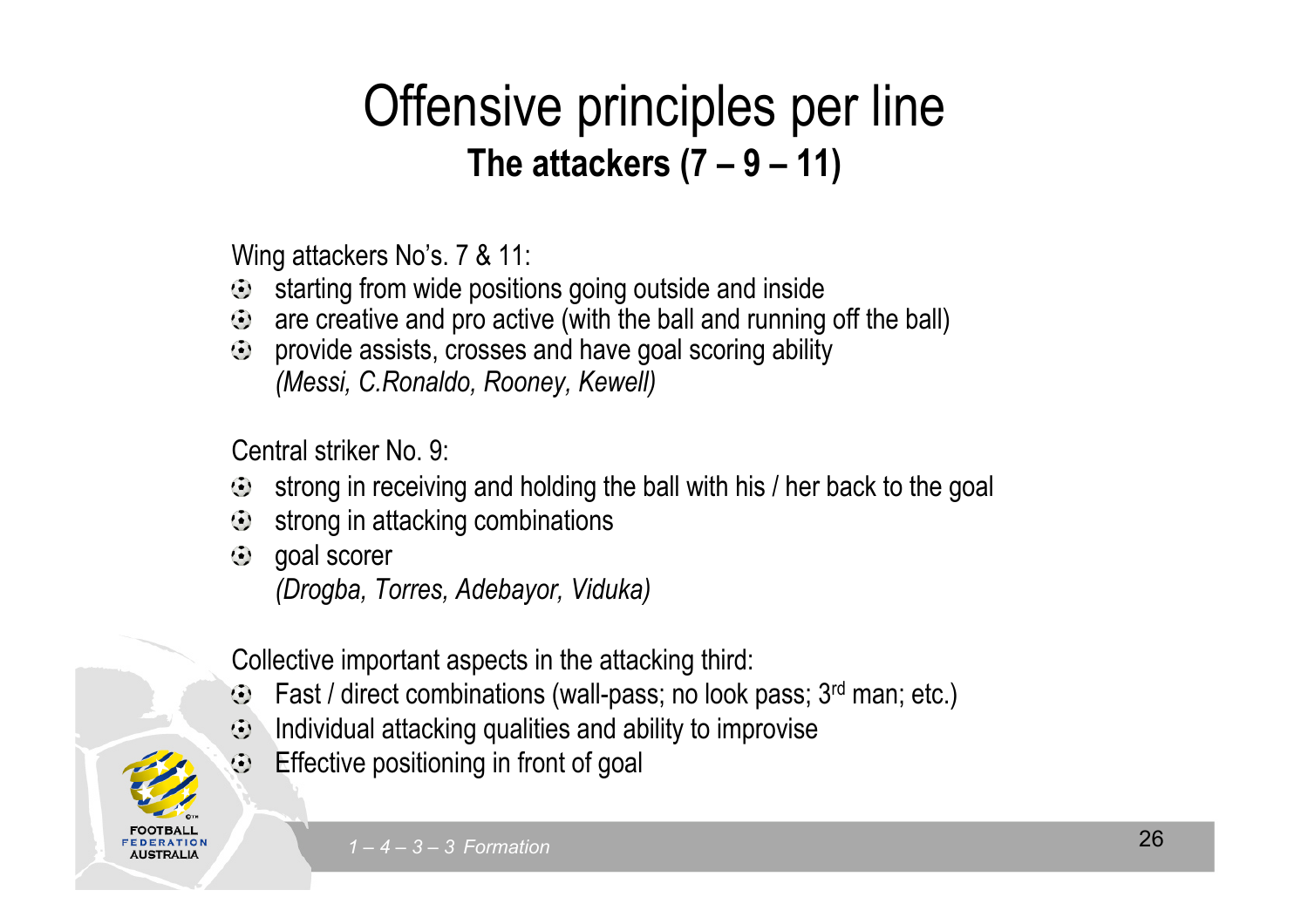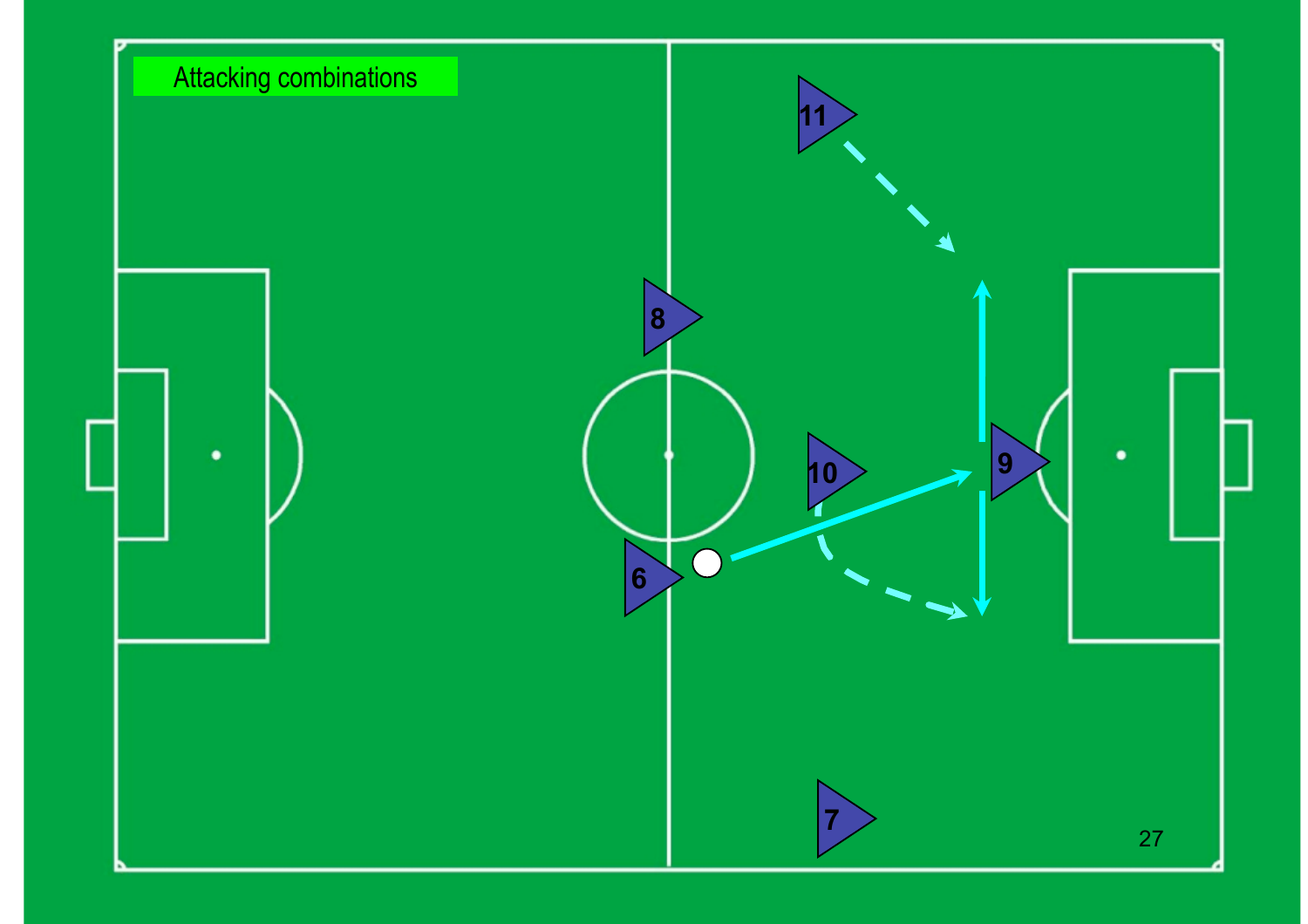